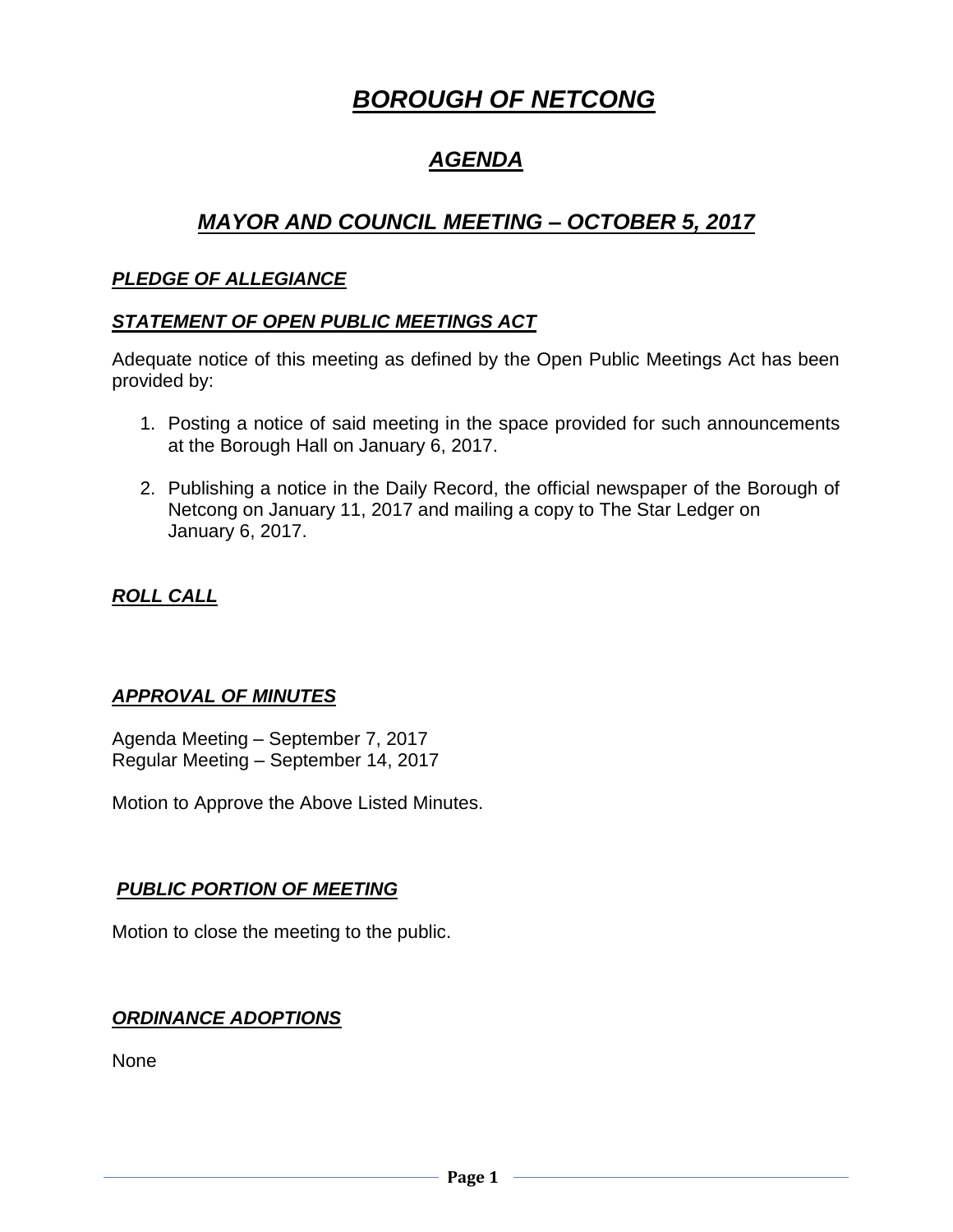#### *CORRESPONDENCE*

- 1. Letter from Chief Blesson Netcong School Color Run
- 2. Letter from League of Municipalities 2018 Dues

# *OLD BUSINESS*

1. RFP – Banking Services

Motion to allow the Borough Administrator to request proposals for banking services.

2.Cable Contract

#### *NEW BUSINESS*

- 1. Best Practices Report
- 2. Shop Rite Redevelopment James Scott
- 3. Crown Point Water/Sewer Allocation Bob Guerin Report
- 4. Appointment of Matthew Eddy as a Firefighter for Fire Co. No. 1

# *PRIVILEGE OF THE FLOOR TO THE COUNCIL*

#### *MAYORS COMMENTS*

#### *RESOLUTIONS*

**1. Resolution 2017- 100 –** Expressing Opposition to Legislative Proposals Regarding the Open Public Meetings Act and Open Public Records Act

**2. Resolution 2017- 101 –** Authorizing the Approval of Change Order No. 2 for the Ledgewood Ave. Phase II Contract with JC Contracting, Inc.

**3. Resolution 2017- 102 –** Authorizing the Approval of Change Order No. 1 for the Reservoir Repairs Contract with V&K Construction, Inc.